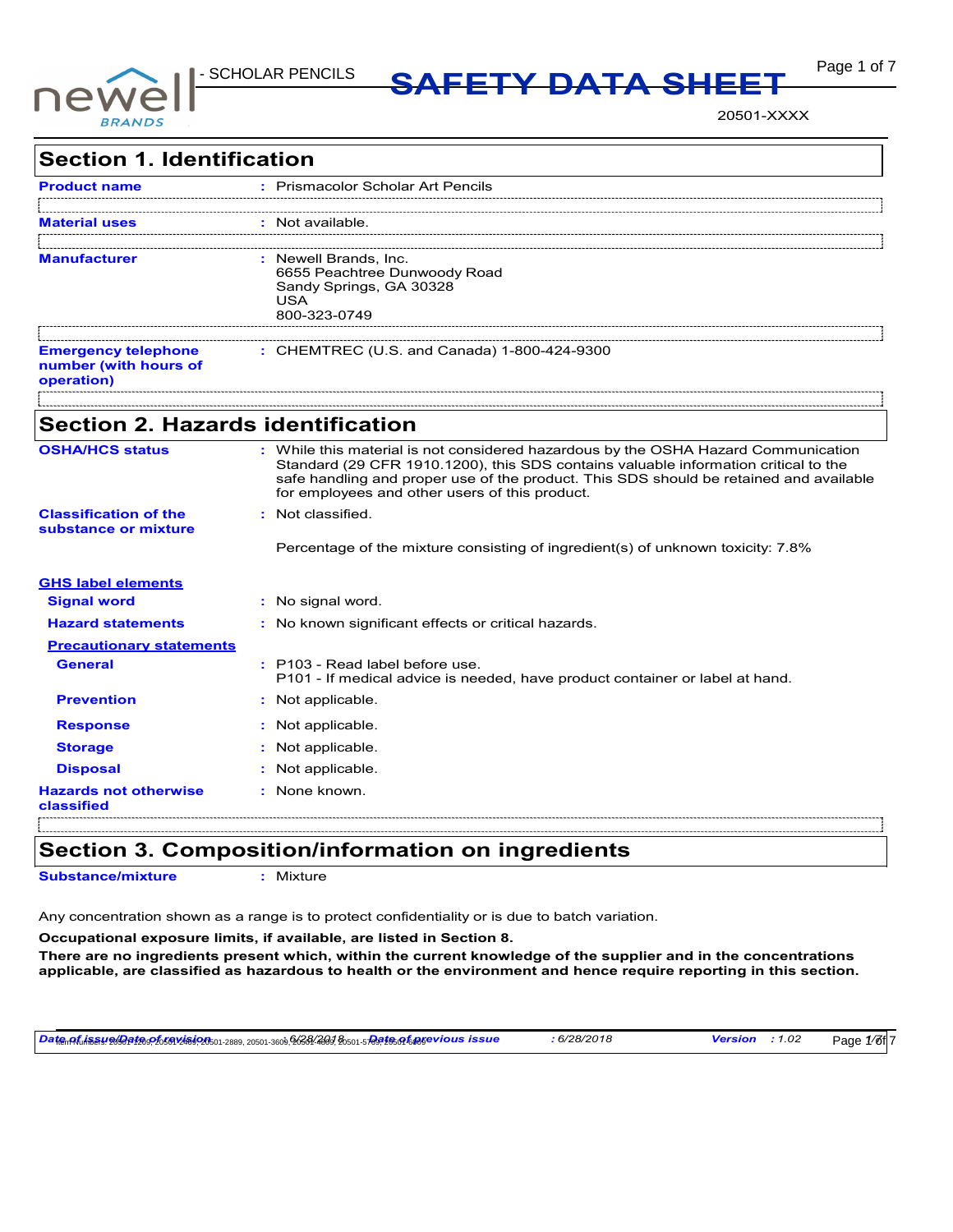### **Section 4. First aid measures**

#### Do not induce vomiting unless directed to do so by medical personnel. Get medical attention if adverse health effects persist or are severe. **:** Immediately flush eyes with plenty of water, occasionally lifting the upper and lower eyelids. Check for and remove any contact lenses. Get medical attention if irritation occurs. Flush contaminated skin with plenty of water. Get medical attention if irritation develops. **:** Wash clothing before reuse. Get medical attention if adverse health effects persist or are severe. **: Eye contact Skin contact Inhalation Ingestion : Description of necessary first aid measures**

### **Most important symptoms/effects, acute and delayed**

### **Potential acute health effects**

| <b>Eye contact</b>                  | : No known significant effects or critical hazards. |
|-------------------------------------|-----------------------------------------------------|
| <b>Inhalation</b>                   | : No known significant effects or critical hazards. |
| <b>Skin contact</b>                 | : No known significant effects or critical hazards. |
| <b>Ingestion</b>                    | : No known significant effects or critical hazards. |
| <b>Over-exposure signs/symptoms</b> |                                                     |
| <b>Eye contact</b>                  | No specific data.                                   |
| <b>Inhalation</b>                   | : No specific data.                                 |
| <b>Skin contact</b>                 | : No specific data.                                 |
| <b>Ingestion</b>                    | : No specific data.                                 |

### **Indication of immediate medical attention and special treatment needed, if necessary**

| <b>Notes to physician</b>         | : Treat symptomatically. Contact poison treatment specialist immediately if large<br>quantities have been ingested or inhaled.                                                |  |
|-----------------------------------|-------------------------------------------------------------------------------------------------------------------------------------------------------------------------------|--|
| <b>Specific treatments</b>        | : No specific treatment.                                                                                                                                                      |  |
| <b>Protection of first-aiders</b> | : No action shall be taken involving any personal risk or without suitable training. It may<br>be dangerous to the person providing aid to give mouth-to-mouth resuscitation. |  |

### **See toxicological information (Section 11)**

### **Section 5. Fire-fighting measures**

| <b>Extinguishing media</b>                               |                                                                                                                                                                                                   |
|----------------------------------------------------------|---------------------------------------------------------------------------------------------------------------------------------------------------------------------------------------------------|
| <b>Suitable extinguishing</b><br>media                   | : Use an extinguishing agent suitable for the surrounding fire.                                                                                                                                   |
| Unsuitable extinguishing<br>media                        | : None known.                                                                                                                                                                                     |
| <b>Specific hazards arising</b><br>from the chemical     | : No specific fire or explosion hazard.                                                                                                                                                           |
| <b>Hazardous thermal</b><br>decomposition products       | Decomposition products may include the following materials:<br>carbon dioxide<br>carbon monoxide                                                                                                  |
| <b>Special protective actions</b><br>for fire-fighters   | Promptly isolate the scene by removing all persons from the vicinity of the incident if<br>there is a fire. No action shall be taken involving any personal risk or without suitable<br>training. |
| <b>Special protective</b><br>equipment for fire-fighters | Fire-fighters should wear appropriate protective equipment and self-contained breathing<br>apparatus (SCBA) with a full face-piece operated in positive pressure mode.                            |

DatemAfuhinasty现63aft额525569124669125601-2689,20501-3609,063644669,95601-50891656958910005 issue : 6/28/2018 Version : 1.02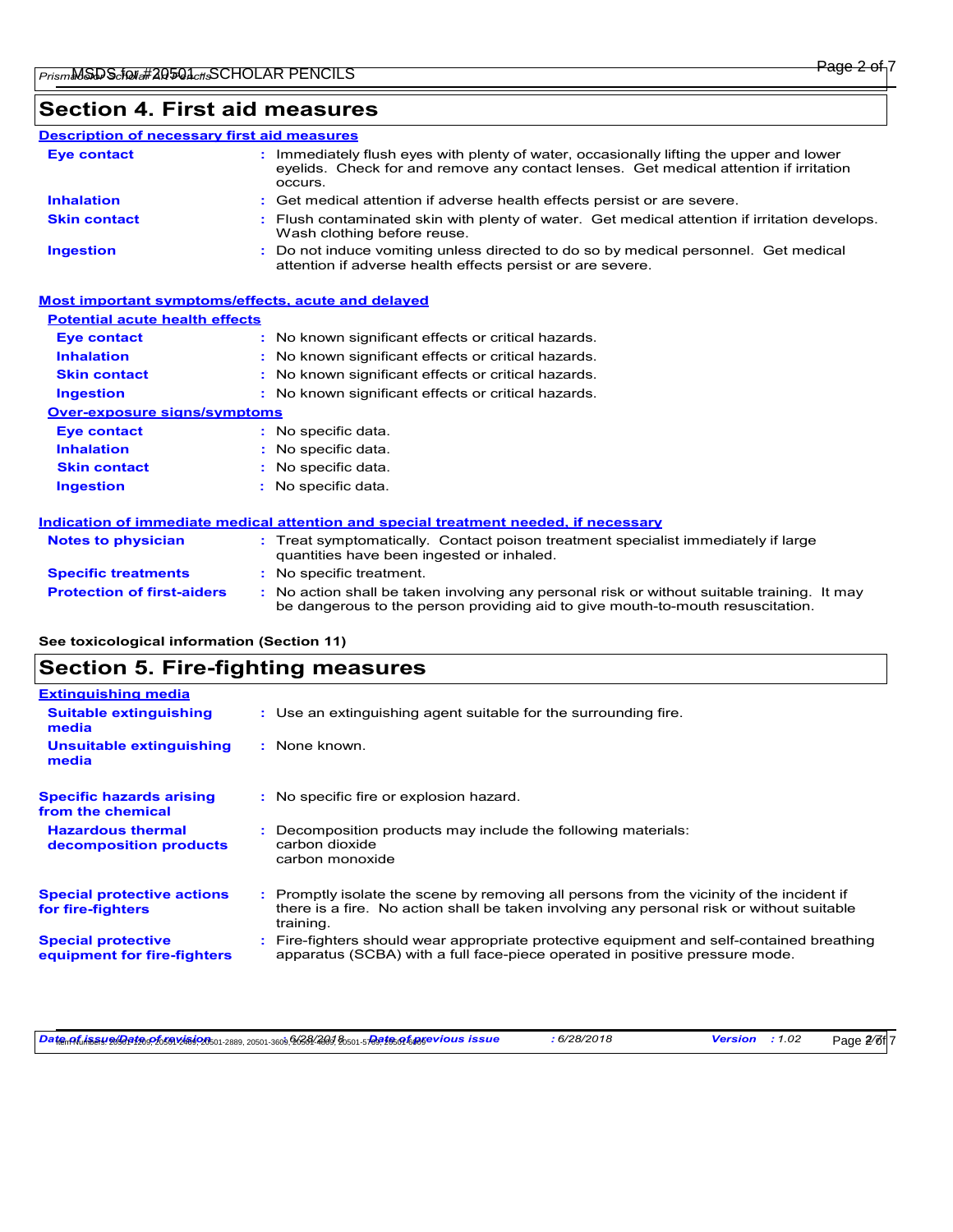### **Section 6. Accidental release measures**

|                                                       | Personal precautions, protective equipment and emergency procedures            |
|-------------------------------------------------------|--------------------------------------------------------------------------------|
| For non-emergency<br>personnel                        | : No special measures are required.                                            |
|                                                       | <b>For emergency responders : No special measures required.</b>                |
| <b>Environmental precautions</b>                      | : No special measures are required.                                            |
| Methods and materials for containment and cleaning up |                                                                                |
| <b>Small spill</b>                                    | : Dispose of according to all federal, state and local applicable regulations. |
| <b>Large spill</b>                                    | : Dispose of according to all federal, state and local applicable regulations. |
| Section 7. Handling and storage                       |                                                                                |
| <b>Precautions for safe handling</b>                  |                                                                                |

| <b>Protective measures</b>                       | : Do not ingest. Avoid contact with eyes, skin and clothing. Wash thoroughly after<br>handling. |
|--------------------------------------------------|-------------------------------------------------------------------------------------------------|
| <b>Advice on general</b><br>occupational hygiene | : Not applicable                                                                                |

#### **Conditions for safe storage, : Not applicable including any incompatibilities**

# **Section 8. Exposure controls/personal protection**

| <b>Control parameters</b>                         |                                                                                                         |  |  |  |
|---------------------------------------------------|---------------------------------------------------------------------------------------------------------|--|--|--|
| <b>Occupational exposure limits</b>               |                                                                                                         |  |  |  |
| None.                                             |                                                                                                         |  |  |  |
|                                                   |                                                                                                         |  |  |  |
| <b>Appropriate engineering</b><br><b>controls</b> | : Good general ventilation should be sufficient to control worker exposure to airborne<br>contaminants. |  |  |  |
| <b>Environmental exposure</b><br>controls         | : Not applicable                                                                                        |  |  |  |
| <b>Individual protection measures</b>             |                                                                                                         |  |  |  |
| <b>Hygiene measures</b>                           | : Not applicable                                                                                        |  |  |  |
| <b>Eye/face protection</b>                        | : Not applicable                                                                                        |  |  |  |
| <b>Skin protection</b>                            |                                                                                                         |  |  |  |
| <b>Hand protection</b>                            | Not applicable                                                                                          |  |  |  |

| <b>Body protection</b>        | : Not applicable |
|-------------------------------|------------------|
| <b>Other skin protection</b>  | : Not applicable |
| <b>Respiratory protection</b> | : Not applicable |

# **Section 9. Physical and chemical properties**

| <b>Appearance</b>     |                                                                                               |             |                       |            |
|-----------------------|-----------------------------------------------------------------------------------------------|-------------|-----------------------|------------|
| <b>Physical state</b> | : Solid.                                                                                      |             |                       |            |
| <b>Color</b>          | : Not available.                                                                              |             |                       |            |
| <b>Odor</b>           | : Not available.                                                                              |             |                       |            |
| <b>Odor threshold</b> | : Not available.                                                                              |             |                       |            |
| pH                    | Not available.<br>÷.                                                                          |             |                       |            |
| <b>Melting point</b>  | : Not available.                                                                              |             |                       |            |
| <b>Boiling point</b>  | Not available.<br>÷.                                                                          |             |                       |            |
|                       | DatenAfine84.200904420926569126501-2889, 20501-3609, 26364489, 20501-5789266A66860Vious issue | : 6/28/2018 | <b>Version</b> : 1.02 | Page 3/6f7 |

Page 3 of 7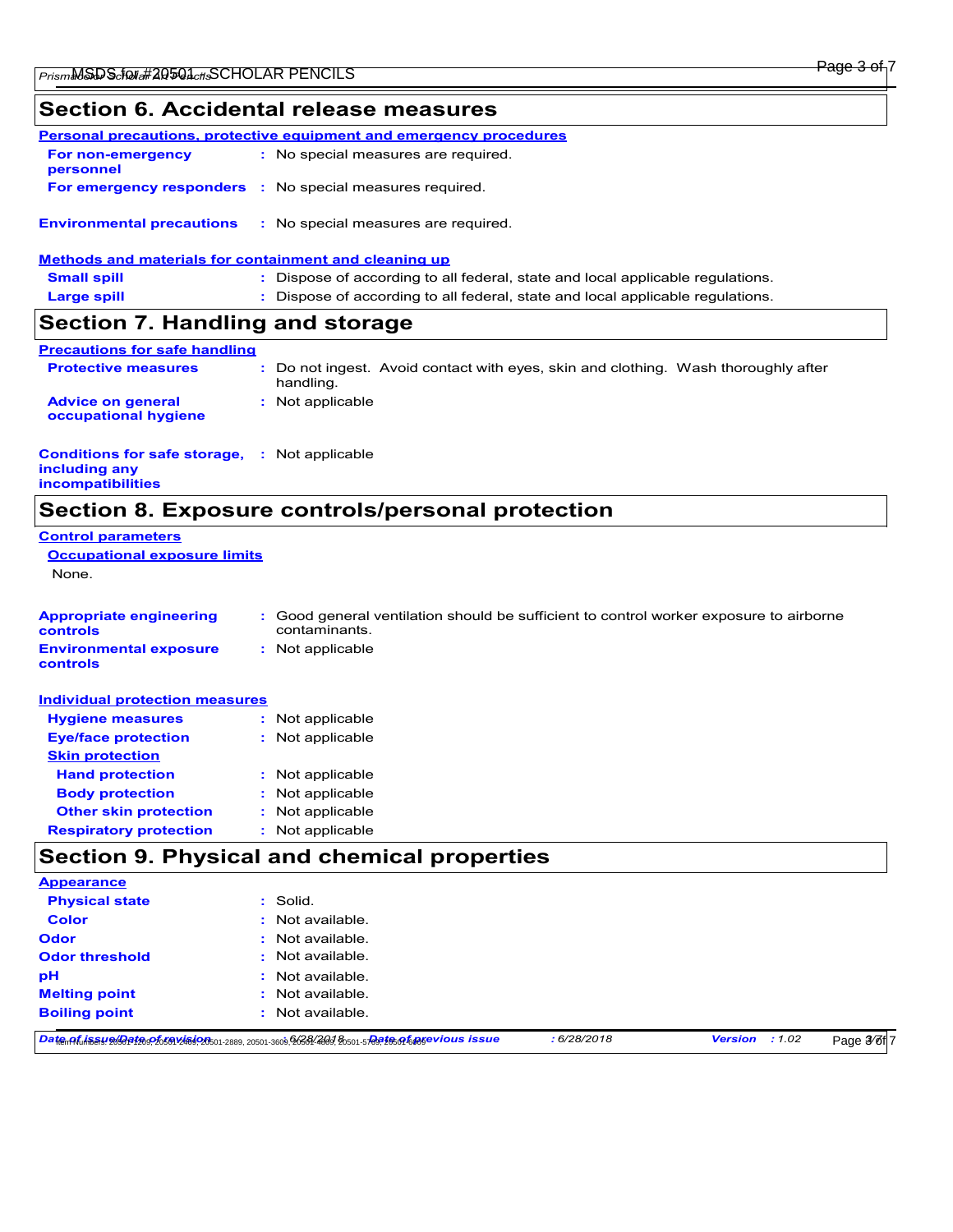# **Section 9. Physical and chemical properties**

| <b>Flash point</b>                                | t. | Not available   |
|---------------------------------------------------|----|-----------------|
| <b>Burning time</b>                               |    | Not applicable. |
| <b>Burning rate</b>                               |    | Not applicable. |
| <b>Evaporation rate</b>                           | ÷  | Not available   |
| <b>Flammability (solid, gas)</b>                  |    | Not available.  |
| Lower and upper explosive<br>(flammable) limits   | t. | Not available.  |
| <b>Vapor pressure</b>                             | ÷  | Not available.  |
| <b>Vapor density</b>                              |    | Not available.  |
| <b>Relative density</b>                           | ÷  | Not available.  |
| <b>Solubility</b>                                 | ÷  | Not available.  |
| <b>Solubility in water</b>                        |    | Not available.  |
| <b>Partition coefficient: n-</b><br>octanol/water |    | Not available.  |
| <b>Auto-ignition temperature</b>                  | ÷  | Not available.  |
| <b>Decomposition temperature</b>                  | ÷  | Not available.  |
| <b>SADT</b>                                       | ÷  | Not available   |
| <b>Viscosity</b>                                  | t  | Not available.  |
| <b>Aerosol product</b>                            |    |                 |

| <b>Section 10. Stability and reactivity</b>         |  |                                                                                                           |
|-----------------------------------------------------|--|-----------------------------------------------------------------------------------------------------------|
| <b>Reactivity</b>                                   |  | : No specific test data related to reactivity available for this product or its ingredients.              |
| <b>Chemical stability</b>                           |  | : The product is stable.                                                                                  |
| <b>Possibility of hazardous</b><br><b>reactions</b> |  | : Under normal conditions of storage and use, hazardous reactions will not occur.                         |
| <b>Conditions to avoid</b>                          |  | : No specific data.                                                                                       |
| <b>Incompatible materials</b>                       |  | : No specific data.                                                                                       |
| <b>Hazardous decomposition</b><br>products          |  | : Under normal conditions of storage and use, hazardous decomposition products should<br>not be produced. |

## **Section 11. Toxicological information**

#### **Information on toxicological effects**

#### **Acute toxicity**

No known significant effects or critical hazards.

### **Irritation/Corrosion**

No known significant effects or critical hazards.

#### **Sensitization**

No known significant effects or critical hazards.

#### **Mutagenicity**

No known significant effects or critical hazards.

### **Carcinogenicity**

No known significant effects or critical hazards.

### **Reproductive toxicity**

*Date of issue/Date of revision* Item Numbers: 20501-1209, 20501-2409, 20501-2889, 20501-3609, 20501-4809, 20501-5769, 20501-6009 **:** *6/28/2018 Date of previous issue : 6/28/2018 Version : 1.02*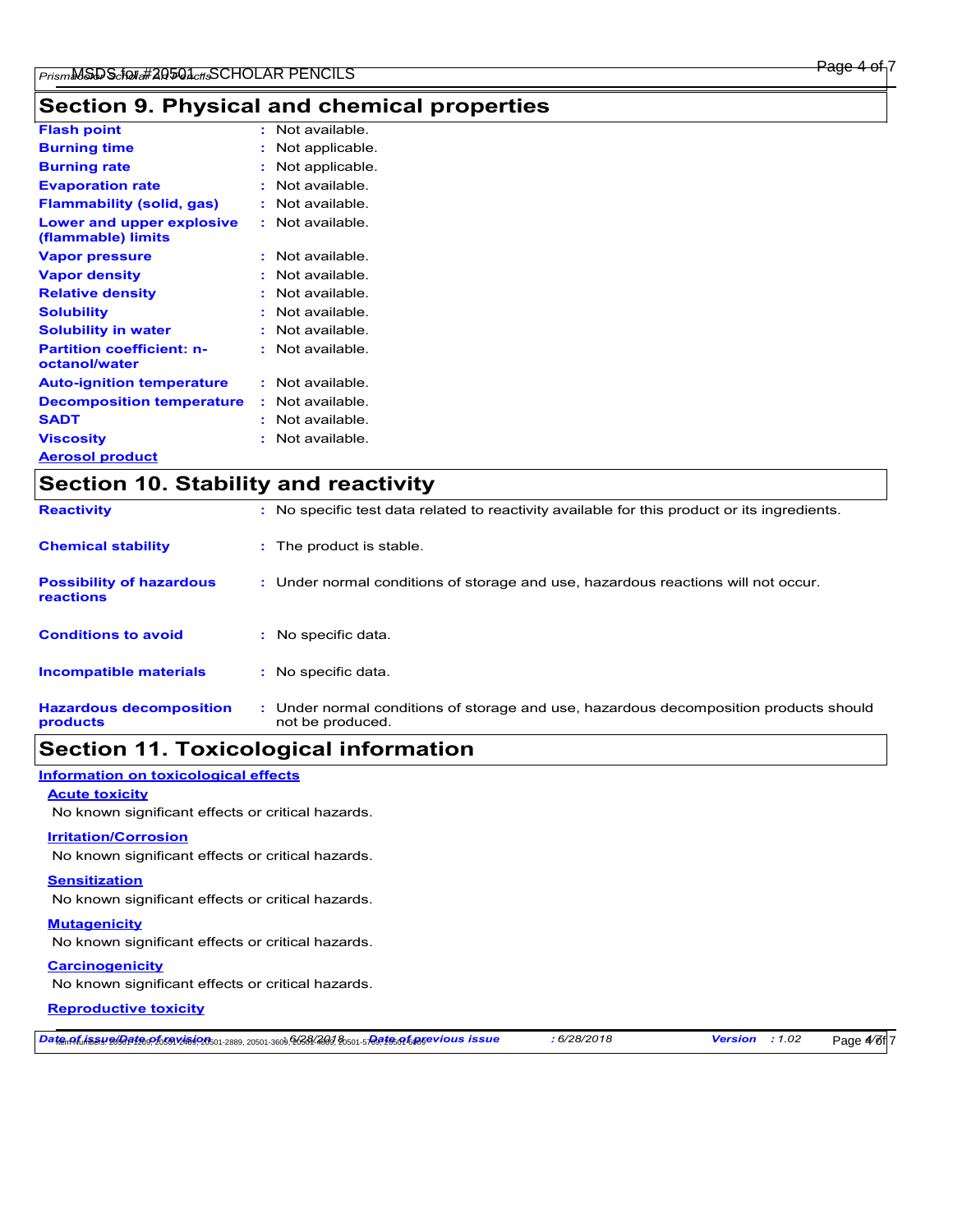## **Section 11. Toxicological information**

No known significant effects or critical hazards.

#### **Teratogenicity**

No known significant effects or critical hazards.

**Specific target organ toxicity (single exposure)** No known significant effects or critical hazards.

**Specific target organ toxicity (repeated exposure)**

No known significant effects or critical hazards.

#### **Aspiration hazard**

No known significant effects or critical hazards.

| Information on the likely | : Not available. |
|---------------------------|------------------|
| routes of exposure        |                  |

| <u>Delaved and immediate effects and also chronic effects from short and long term exposure </u> |  |  |  |
|--------------------------------------------------------------------------------------------------|--|--|--|
| <b>Short term exposure</b>                                                                       |  |  |  |

| onon term exposure                      |                                                     |
|-----------------------------------------|-----------------------------------------------------|
| <b>Potential immediate</b><br>effects   | : Not available.                                    |
| <b>Potential delayed effects</b>        | $:$ Not available.                                  |
| Long term exposure                      |                                                     |
| <b>Potential immediate</b><br>effects   | $:$ Not available.                                  |
| <b>Potential delayed effects</b>        | : Not available.                                    |
| <b>Potential chronic health effects</b> |                                                     |
| <b>General</b>                          | : No known significant effects or critical hazards. |
| <b>Carcinogenicity</b>                  | : No known significant effects or critical hazards. |
| <b>Mutagenicity</b>                     | : No known significant effects or critical hazards. |
| <b>Teratogenicity</b>                   | : No known significant effects or critical hazards. |
| <b>Developmental effects</b>            | : No known significant effects or critical hazards. |
| <b>Fertility effects</b>                | : No known significant effects or critical hazards. |
|                                         |                                                     |

### **Numerical measures of toxicity**

**Acute toxicity estimates**

No known significant effects or critical hazards.

## **Section 12. Ecological information**

#### **Toxicity**

No known significant effects or critical hazards.

### **Persistence and degradability**

No known significant effects or critical hazards.

#### **Bioaccumulative potential**

There are no data available on the mixture itself.

**Other adverse effects :** No known significant effects or critical hazards.

| Date நடுத்து ஜிசித்த சில முறை பிருத்து பிருத்து 20501-3609 திருத்தி 20501-5 திரத்த விருத்த பிருத்த பிருத்த பிர | 6/28/2018 | <b>Version</b> : $1.02$ | Page 5/6f7 |
|----------------------------------------------------------------------------------------------------------------|-----------|-------------------------|------------|
|----------------------------------------------------------------------------------------------------------------|-----------|-------------------------|------------|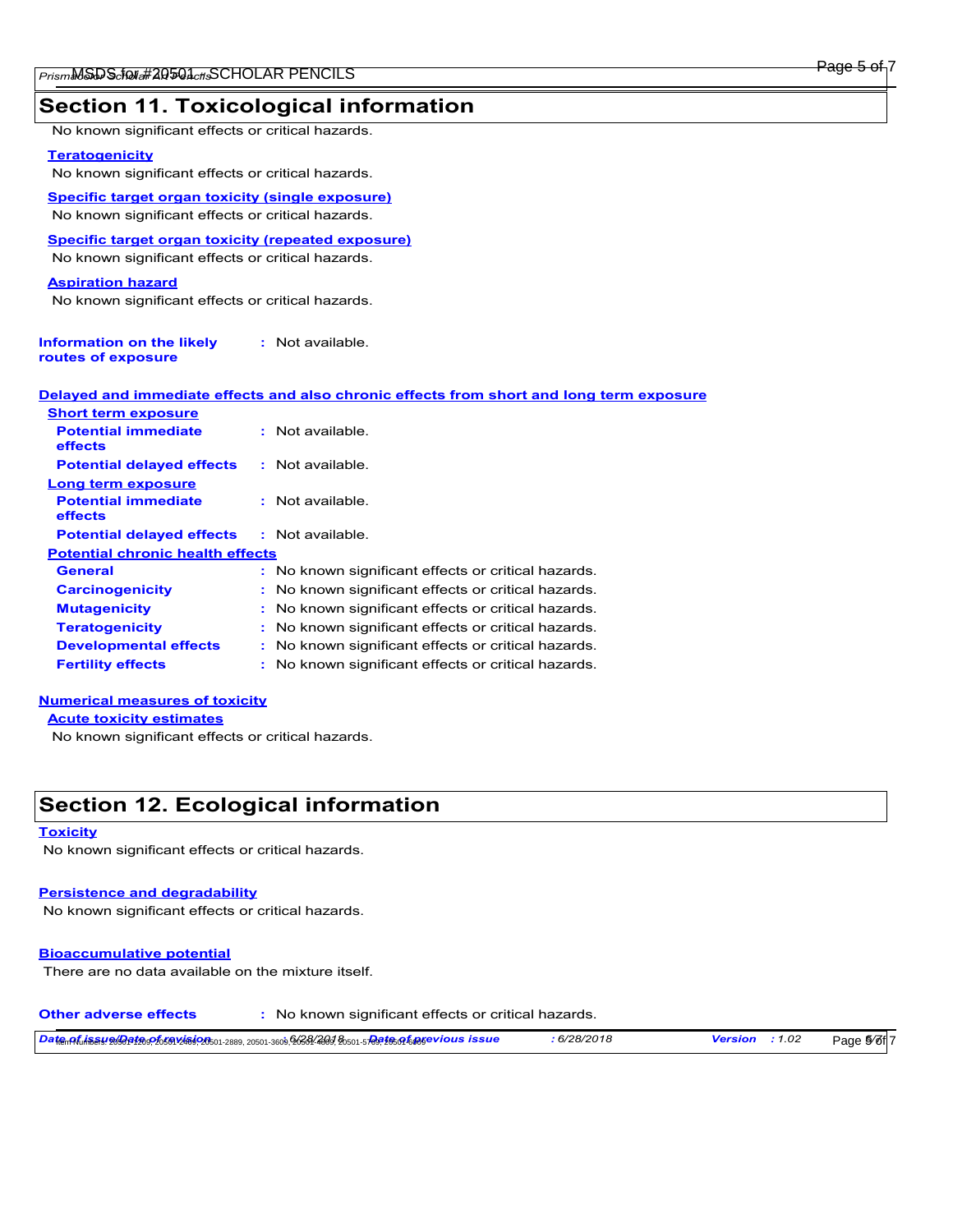### **Section 13. Disposal considerations**

```
Disposal methods :
```
The generation of waste should be avoided or minimized wherever possible. Disposal of this product, solutions and any by-products should at all times comply with the requirements of environmental protection and waste disposal legislation and any regional local authority requirements. Dispose of surplus and non-recyclable products via a licensed waste disposal contractor. Waste should not be disposed of untreated to the sewer unless fully compliant with the requirements of all authorities with jurisdiction. Waste packaging should be recycled. Incineration or landfill should only be considered when recycling is not feasible. This material and its container must be disposed of in a safe way. Care should be taken when handling emptied containers that have not been cleaned or rinsed out. Empty containers or liners may retain some product residues. Avoid dispersal of spilled material and runoff and contact with soil, waterways, drains and sewers.

### **Section 14. Transport information**

|                                      | <b>DOT</b><br><b>Classification</b> | <b>TDG</b><br><b>Classification</b> | <b>Mexico</b><br><b>Classification</b> | <b>IMDG</b>    | <b>IATA</b>    |
|--------------------------------------|-------------------------------------|-------------------------------------|----------------------------------------|----------------|----------------|
| <b>UN number</b>                     | Not regulated.                      | Not regulated.                      | Not regulated.                         | Not regulated. | Not regulated. |
| <b>UN proper</b><br>shipping name    |                                     | $\overline{\phantom{0}}$            | $\overline{\phantom{0}}$               |                |                |
| <b>Transport</b><br>hazard class(es) |                                     |                                     | $\overline{\phantom{a}}$               |                |                |
| <b>Packing group</b>                 | $\overline{\phantom{0}}$            | $\overline{\phantom{0}}$            | $\overline{\phantom{a}}$               |                |                |
| <b>Environmental</b><br>hazards      | No.                                 | No.                                 | No.                                    | No.            | No.            |
| <b>Additional</b><br>information     |                                     | $\overline{\phantom{0}}$            | $\overline{\phantom{0}}$               |                |                |

Special precautions for user : Transport within user's premises: always transport in closed containers that are upright and secure. Ensure that persons transporting the product know what to do in the event of an accident or spillage.

# **Section 15. Regulatory information**

**U.S. Federal regulations : United States inventory (TSCA 8b)**: All components are listed or exempted.

**SARA 311/312**

**Classification :** Not applicable.

**Composition/information on ingredients**

No products were found.

### **California Prop. 65**

This product does not contain Chemicals known to State of California to cause cancer, birth defects, or reproductive harm.

| : Not controlled under WHMIS (Canada).   |
|------------------------------------------|
|                                          |
| : None of the components are listed.     |
| : None of the components are listed.     |
| : All components are listed or exempted. |
|                                          |

DatemAfuh5ayneGat知识foothinghouthinghouthinghouthinghouthinghouthinghouthinghouthinghouthinghouthinghouthinghouthinghouthinghouthinghouthinghouthinghouthinghouthinghouthinghouthinghouthinghouthinghouthinghouthinghouthingho